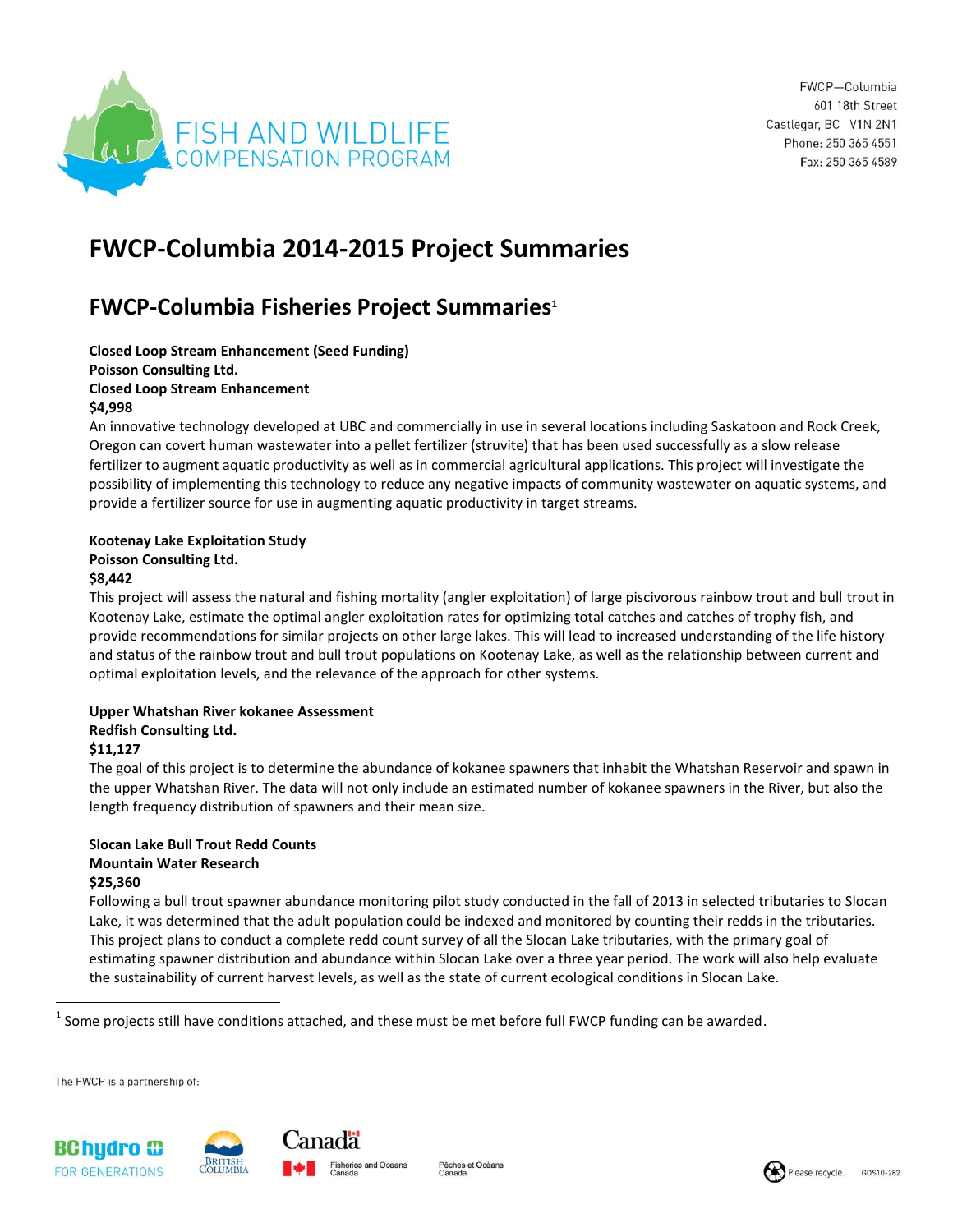# **Determination of Gerrard rainbow trout Parr Productivity and Capacity required for Defining Management Reference Points: specifically the Stocks' Compensatory Capacity**

#### **Redfish Consulting Ltd.**

#### **\$10,340**

The goal of this project is to provide informative, quantitative data on stock dynamics to assist with managing the "trophy" Gerrard rainbow trout fishery on Kootenay Lake. Defining the reproductive performance and capacity of this stock will assist in better understanding the rearing environment and the impact of the recreational fishery on this unique ecotype.

### **Feasibility of improvement to fish access on Woodbury Creek**

#### **Redfish Consulting Ltd.**

#### **\$17,417**

The project will assess the feasibility of improving fish passage on Woodbury Creek for adfluvial bull trout from Kootenay Lake. Prior to the construction of an IPP on lower Woodbury Creek, adfluvial bull trout utilized this system for spawning and rearing without complication but recent observations and assessments indicate that adfluvial bull trout have difficulty ascending a partial obstruction 600 meters upstream of Kootenay Lake. Allowing fish passage would allow adfluvial bull trout the ability to utilize approximately an additional 10 km of habitat for spawning and rearing.

# **Bull Trout Spawner Escapement in the Salmo River Watershed 2014**

# **Salmo Watershed Streamkeepers Society**

#### **\$12,838**

The monitoring of bull trout escapement in the Salmo River Watershed using a redd count survey mechanism has been used since 1998, and this method is a cost effective and efficient way to monitor bull trout populations. In 2010, 2011, and 2012, bull trout red counts indicated a population of 82, 80, and 46 spawning adults respectively.

The objectives of this project include ongoing bull trout escapement monitoring, and repeating annual bull trout redd counts in mid to late October (post spawning) in known spawning areas of in the Salmo River Watershed.

### **Salmo Watershed Fish Sustainability Plan - Update Salmo Watershed Streamkeepers Society \$14,331**

The SWSS intends to review with the Watershed Fish Sustainability Plan (WFSP) to assess the success achieved to-date in meeting its goals and objectives, and determine if existing ones need to be reinforced or new ones established. The work, that will provide a 'road map' to increased aquatic ecosystem health in this watershed, intends to protect Salmo River bull trout from further decline and to enhance the number to ensure a naturally self- sustaining population.

# **Gerrard rainbow trout growth rates with kokanee prey at low densities Redfish Consulting Ltd.**

#### **\$22,305**

The goal of this project is to provide a summary of biological data on Gerrard rainbow trout so that fisheries managers can ensure sustainability of this trout population and the recreational fishery. This project will obtain basic biological data from a large sample of sport-caught Gerrard rainbow trout; determine Gerrard rainbow trout fecundity; and compare rainbow trout growth during periods of low and high prey density. The work will provide information that can be used to produce the optimal mix of predators and prey.

# **Sheep Creek Fertilization: The Food for Fish Enhancement Project Salmo Watershed Streamkeepers Society**

# **\$28,395**

This project adds nutrients to Sheep Creek, at a single release site, during the summer and early fall. These additions can increase benthic invertebrate numbers, which then increases the available food supply for juvenile bull trout in the Salmo River Watershed. Stream fertilization has shown positive results in several studies across B.C. where fish production is limited by 'bottom-up' processes.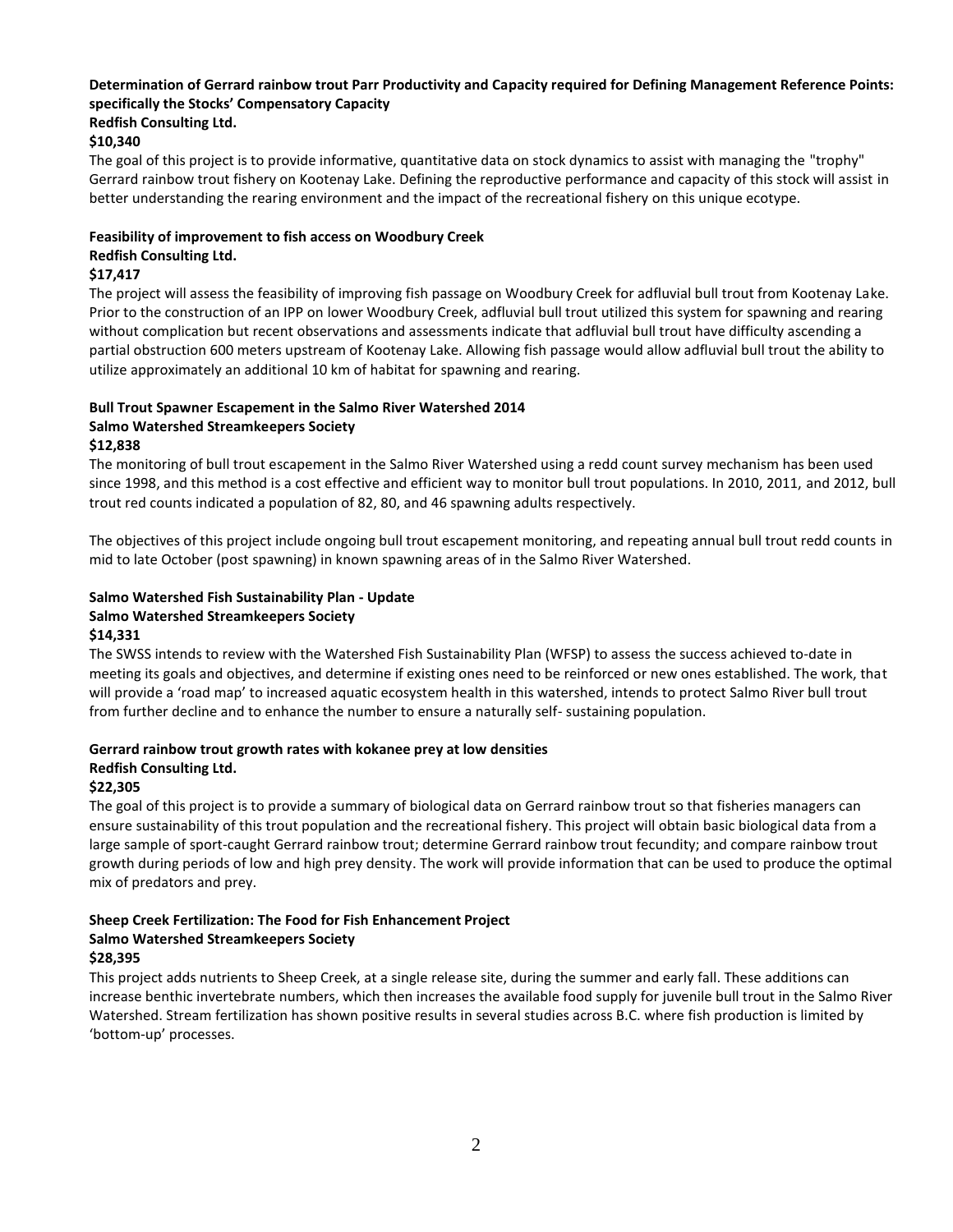#### **Lower West Arm Rainbow Trout Redd Surveys Masse Environmental Consultants Ltd. \$5,784**

The project will identify current rainbow trout spawning areas in the lower West Arm of Kootenay Lake and initiate an index of spawner abundance. This work will help identify key spawning habitat areas in the West Arm and develop an index of abundance to support management decisions, particularly with respect to the fishery.

# **Protecting Our Waters from Aquatic Invasive Species Central Kootenay Invasive Plant Committee**

#### **\$41,190**

The goals of this project are to protect the habitat quality, biodiversity and overall ecological integrity of priority water bodies in the west-central Kootenay, protect the viability of Basin fisheries from the impacts of highly invasive aquatic invasive species (e.g. zebra and quagga mussels, Eurasian water milfoil, and flowering rush), and support cross-border and provincial initiatives.

It will provide information on the current status of aquatic invasive species in priority water bodies, which will assist land managers in collaboratively developing aquatic invasive species management plans.

### **Trout Lake Bull Trout Redd Surveys Masse Environmental Consultants Ltd. \$26,142**

This is year one of a proposed three-year project (future FWCP funding to be confirmed) to assess the feasibility of using index streams to track population abundance of adfluvial bull trout utilizing Trout Lake. It will also identify restoration and conservation opportunities encountered incidentally such as areas of isolated habitat (e.g. culverts and debris jams), areas of bank erosion, de-vegetated riparian areas, road deactivation/stabilization opportunities and areas potentially appropriate for the installation of large woody debris and other habitat enhancement structures to address a lack of rearing habitat.

## **Exploring the History of Fish-derived Nutrient Supplies in Arrow Lakes Reservoir**

### **Okanagan Nation Alliance**

### **\$12,160**

The goal of this project is to research the historical range of sockeye salmon in the Arrow Lakes Reservoir prior to dam construction, the ecological consequences of sockeye salmon extirpation, and the cultural understanding of the resource to First Nations peoples in the region.

## **Deer Creek Drawdown Zone Fish Habitat Enhancement, A pilot Study for Lower Arrow Lake Tributary Access Improvements Okanagan Nation Alliance**

## **\$112,805**

Deer Creek, within the drawdown zone of Arrow Lakes Reservoir, has been identified as having limited availability of deep pools and spawning habitat. The goals of this project are to enhance and improve fish habitat in Deer Creek, especially in the drawdown zone affected by water management on the Arrow Lakes Reservoir.

#### **Pass (Norns) Creek Fish Habitat Enhancement Structure Maintenance 2014-2015 Okanagan Nation Alliance \$29,981**

Project objectives are to maintain select fish habitat structures (outcomes of a 2013-2014 monitoring study), and eroding riprap bank adjacent to the fairgrounds. Maintaining stability and function are required to ensure success of long-term fish habitat enhancement projects, especially for structures in Pass Creek which are closely linked to the Columbia River fisheries.

#### **Lizard Creek Riparian Restoration Pilot Project Elk River Watershed Alliance \$14,566**

The project aims to reduce future erosion and decrease sedimentation by exploring the use of innovative riparian restoration techniques (such as wattle fencing, live bank protection, riparian planting of seedlings and cutting, live palisades, modified brush layers and natural erosion cloth) at two restoration sites in Lizard Creek adjacent to the adjacent Mount Fernie Provincial Park Campground. The work will provide more stable banks and in-stream shade for fish habitat, as well as increased learning opportunities for visitors to the Park.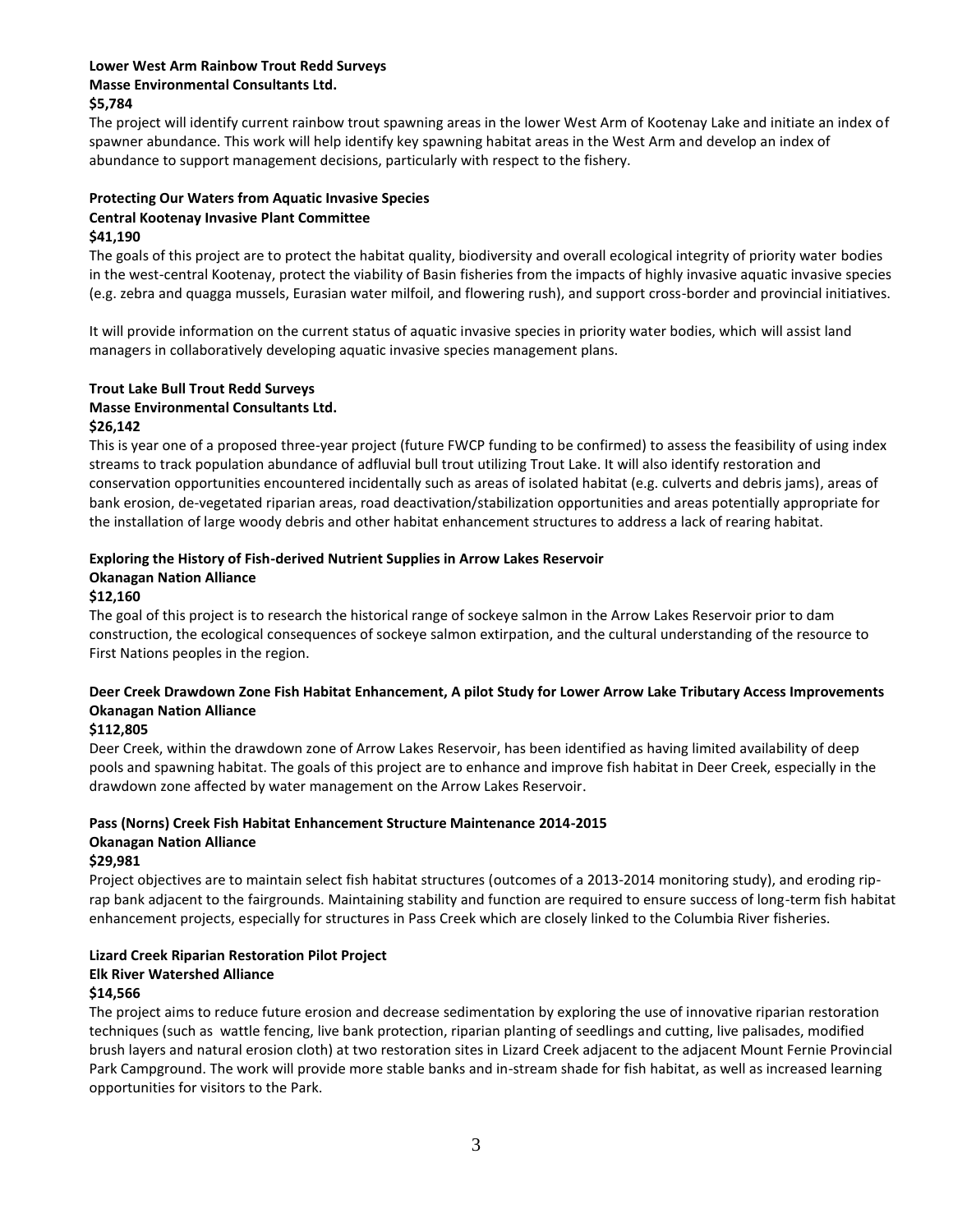# **FWCP-Columbia Wildlife Project Summaries<sup>2</sup>**

### **Revelstoke Greenbelt Riparian Restoration Program**

#### **Kingbird Biological Consultants Ltd.**

#### **\$9,238**

This project aims to restore native vegetation to a patch of old-field riparian habitat, presently maturing as a Cottonwood stand with reed canary grass understory, on a relatively high-elevation strip of land adjacent to the Downie Marsh, near the Columbia River. It is a small-scale, community-supported (i.e. with a dedicated volunteer base) habitat restoration project on an approved target area within BC Hydro-owned land in the drawdown zone. The work involves planting native shrubs and controlling reed canary grass at a site that was agricultural land prior to inundation.

#### **Reptile-at-Risk Conservation Project Jakob Dulisse and Marlene Machmer \$15,000**

The North American Racer and the northern Rubber have experienced significant increases in levels of local road mortality associated with elevated traffic levels on primary and secondary roads in the Waneta Expansion Project area, south of Trail. The goals of this work include determining if hibernacula sites are limiting for reptile populations, protect or restore important local hibernacula, determine summer movement patterns, and promote greater awareness and stewardship of reptile speciesat-risk.

# **Kootenay Lynx Research – Scientific Publication, Extension and Dissemination**

### **Aspen Wildlife Research Inc.**

## **\$1,500**

This project will generate four scientific publication submissions following an extensive study of lynx ecology, habitat, distribution and connectivity, previously funded by FWCP. It will help ensure that the research and the results are extended to a wider audience, and that they are applied to science-based conservation planning – locally, provincially, and elsewhere.

#### **North Waldo Grassland Ecosystem Restoration Post-Treatment Monitoring and Evaluation Rocky Mountain Trench Natural Resources Society \$8,920**

The purpose of this project is to monitor ecosystem restoration treatments completed in the North Waldo Range Unit from 2007 to 2012 that were initiated to restore grassland and open forest ecosystems. Collection of these data will verify whether objectives in enhancing ungulate forage values are being met, and help improve adaptive management practices.

# **Rabbit Mountain Bighorn Sheep Ecosystem Restoration Rocky Mountain Trench Natural Resources Society**

## **\$58,725**

Thinning and broadcast burning is required to establish open range and open forest on the project site, which is adjacent to Highway 3/95, south of the village of Elko. The thinning and burning operations will help maintain or increase the species richness and population density, of endemic plant and wildlife species of the site, which has been rated as class 5 winter-range for moose, Mountain Goat and Bighorn Sheep, class 1-2 for elk, and class 1-3 for Whitetail and Mule Deer.

# **Marsh Bird Productivity and Conservation in Revelstoke Reach**

# **Cooper Beauchesne and Associates Ltd.**

## **\$33,322**

 $\overline{a}$ 

The goals of this research project are to better understand the nesting habitats and populations of Pied‐billed Grebes, Virginia Rails, and American Bitterns, as well as describe the patterns of the relative abundance of Soras, among the Revelstoke Reach wetlands. This work will provide valuable information that can be used to develop future habitat‐based actions for these species.

 $^{2}$  Some projects still have conditions attached, and these must be met before full FWCP funding can be awarded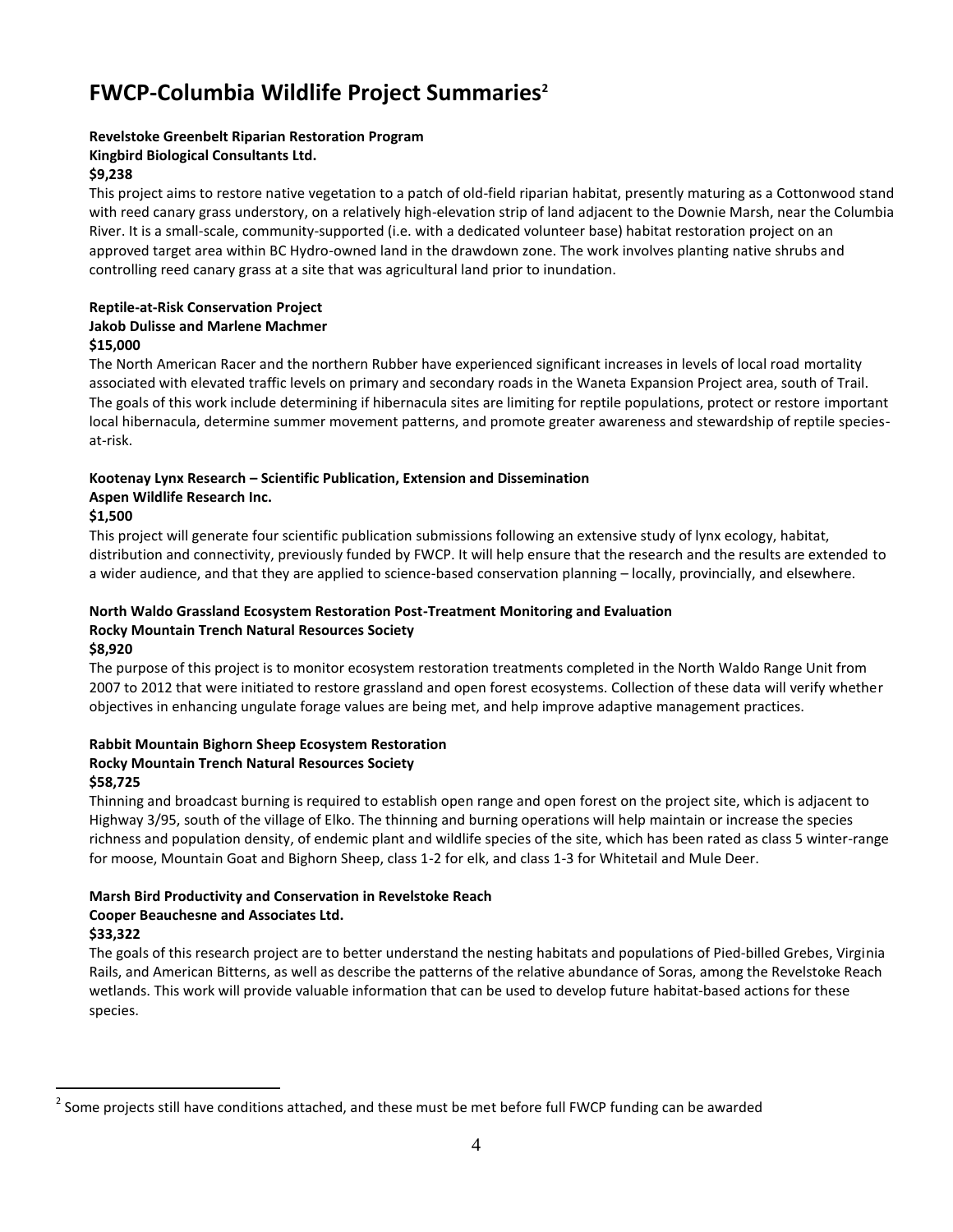#### **Predicting Grizzly Bear Food – Huckleberries, and Trend-Monitoring Birchdale Ecological \$22,319**

Huckleberries are the major food resource for Grizzly Bears in the region, driving population productivity, yet there are currently no estimates of their abundance, distribution, or trend-through-fire regimes or timber harvest cycles. This project aims to better understand this dominant food resource because Grizzly Bear conservation status and management is ultimately influenced by both bottom-up (food resources) and top-down (human-caused mortality) forces. The work will result in improved habitat quality management and provide necessary feedback on the efficacy of recovery management.

### **Revelstoke Caribou Maternity Pen Project Revelstoke Caribou Rearing in the Wild \$80,000**

This is year one of a proposed five-year project (future FWCP funding to be confirmed) to determine if maternity penning of Mountain Caribou can improve the survival of captive-reared calves in the Columbia Mountains Ecosystem. It also aims to, ultimately, reduce the rate of decline and increase the size of the Columbia North caribou subpopulation by increasing calf survival.

#### **Abundance and Connectivity of Wolverine (Gulo Gulo) in the Kootenay Region Seepanee Ecological Consulting/Grylloblatta Ecological Consulting \$40,405**

This is the fourth year of an ongoing sampling for wolverine in the Valhalla Mountains in the West Kootenay region using noninvasive genetic techniques. The goals of the project are to assess the abundance, connectivity and broad-scale habitat use of the blue-listed wolverine within the mountain ranges, with the results being extended to managers on an ongoing basis to guide sustainable harvest management and forest management practices.

## **Identifying and Securing Hibernation Habitat in the Southern Columbia Basin for Bats, in Response to the Risk of White Nose Syndrome**

#### **WCS Wildlife Conservation Society Canada \$30,300**

This is year three of a proposed four-year project (future FWCP funding to be confirmed) to identify and secure hibernation habitat for bats, while assessing species-specific risk of White Nose Syndrome die-back based on ecological and behavioural characteristics of overwintering bats. Risk assessment allows for appropriate management decisions and allocation of limited resources. As hibernacula are discovered, they can inform further efforts to locate winter habitats, and significant hibernacula can be protected through measures such as gating.

# **Identifying Wolverine Populations and Fracture Zones in the Columbia Region Province of British Columbia, Ministry of Environment**

#### **\$7,300**

The southern Columbia Mountain population of wolverines is of international significance because there is a likely linkage, and thus an important genetic connection, to the recovering threatened population of wolverines in Idaho and Montana. Being restricted to the mountains, this population occupies a relatively narrow peninsular extension of the much broader northern wolverine population.

This is year one of a proposed four-year project (future FWCP funding to be confirmed) that, ultimately, aims to identify functional populations of wolverines in the Columbia Region and the fracture zones that reduce gene flow among them. This information will allow for better identification of potential conservation efforts to ensure population sustainability in this region.

# **Meadow Creek Bear Education and Management Project BC Conservation Foundation**

#### **\$46,179**

This is year four of a proposed five-year project (future FWCP funding to be confirmed) to create a model of human/Grizzly Bear coexistence in the Duncan and Lardeau valleys. The goal is to reduce Grizzly Bear conflicts with people (especially in and around Meadow Creek and the Meadow Creek Kokanee Spawning Channel – MCSC) and promote Grizzly Bear survival, while increasing community tolerance of bears. This will allow Grizzly Bears access to Kokanee at the MCSC, movement in riparian and low-elevation habitats in the project area, and travel between the Selkirk and Purcell Mountains.